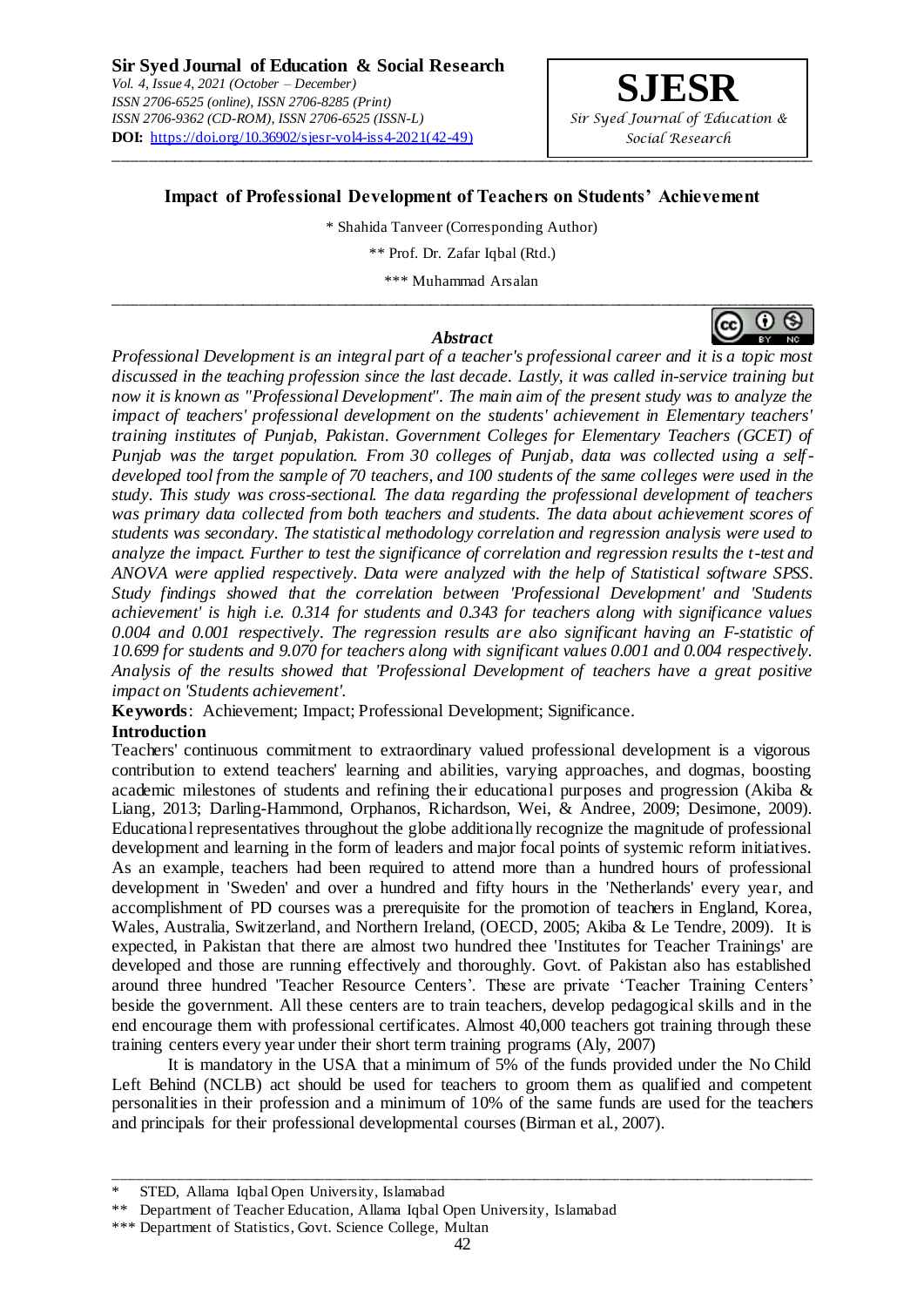The present research is done to find out the gaps and to deliver pragmatic outcomes to update policymakers in teachers' professional development in Pakistan especially in Punjab.

# **Theoretical Framework: (**The Path Model)

The process for professional development is candid for improvement of teaching and learning procedures. Teachers' active contribution in effective professional development enriches their skills and knowledge both as (Desimone, 2009) describes in 'The Path Model' that improves rather than changes their beliefs and attitudes. With the integration of teachers' beliefs, attitudes, skills, and knowledge, they develop their classroom practices and instructional approaches. The variations in the result of such training nurture progress in students' learning outcomes. The Path Model offers a concise and suitable theoretical framework along with complete and practically appropriate strategies to deal with professional development and its learning outcomes. This model presents the reciprocal and collaborative type of interaction among teachers' skills, knowledge, beliefs, pedagogical practices, critically characterized professional development, and students' achievement. This model also permits testing professional development to alert the teacher's attitudes, classroom practices, skills, and effects of enhanced instructional techniques on students' learning outcomes (Desimone, 2009).

### **The Impact of Professional Development on Students' Achievement**

Different pragmatic studies support the influence of best quality professional development on teachers' instructional techniques and students' learning outcomes (Desimone et al. 2002; Darling-Hammond et al., 2009; Garet et al., 2001; Akiba & Liang, 2013; Slotnik & Smith, 2008). Here are examples. The most recent research was in the mid-western state of the USA, which was a longitudinal study and the data was about middle school science teachers and their students. It was found that an increase in one hour teachers' involvement in professional development seminars or informal negotiation resulted in an average of .23 increases in math scores of students and .15 increases in the annual growth rate of teachers (Akiba, Wang, & Liang 2015).

The main impact of PD on the achievement of students has been largely recognized globally by many researchers, for example in Pakistan (Warwick & Reimers, 1995), in Australia (Kattle & Sellars, 1996; Ingvarson, Meiers & Beavis, 2005), in England (Wood & Bennett, 2000), Norway (Kallestad & Oweus, 1998). Besides these researches, the impact of PD on the achievement of students is not having that much strength as it may have been, as it must have been (Yoon, Duncan, Lee, Shapley & Scarloss, 2007; OCED, 2005). Particularly, the fact is still not known whether the primary objective of professional development programs controls their impact on students learning behavior or not.

### **The Content Focus of PD and Students' Learning Outcomes**

It has been observed that the eminent professional development activities contribute undermentioned features: (i) content focusing, (ii) promoting shared contribution and active learning, (iii) being coherent, intensive, and ongoing, and (iv) linkage to additional school creativities (Desimone, 2009; Desimone et al., 2002; Darling-Hammond et al., 2009; Slotnik & Smith, 2008; Garet et al., 2001). Garet et al., (2001) found that 1027 science and math teachers when focused on content, had chances to provide students teaching-learning activities that were coherent with further academic activities, they had positive and great impacts on enhanced skills, knowledge, and information and changed classroom practices of teachers. Another longitudinal research held by Desimone and his colleagues (2002) on 207 teachers in which they found that professional development was most operational when teachers' skills of assessments, teaching standards, and professional learning aligned with their teaching practices.

The focus of the content is more significant when it compares with additional core features of influential professional developmental procedures. The importance is to enhance the classroom activities and improve student learning where Professional Development practices emphasize teacher's teaching abilities (Darling-Hammond et al., 2009; Desimone, 2009)

# **The Need for Professional Development**

Variations for extent debated to include any reform activities will necessitate tutors for the importance of studying modern methods (Borko, 2004) and achieve an improved consideration of the content being imparted (Garet et al, 2001). In the process of professional growth and development, a path is provided to the teachers to enhance their teaching and learning abilities (Lawless & Pelegrino, 2007). To attain the expectations developed, an educator essential possesses a deep consideration of the content of subject(s) he or she trains, possesses the skill to transfer this material to pupils and inspire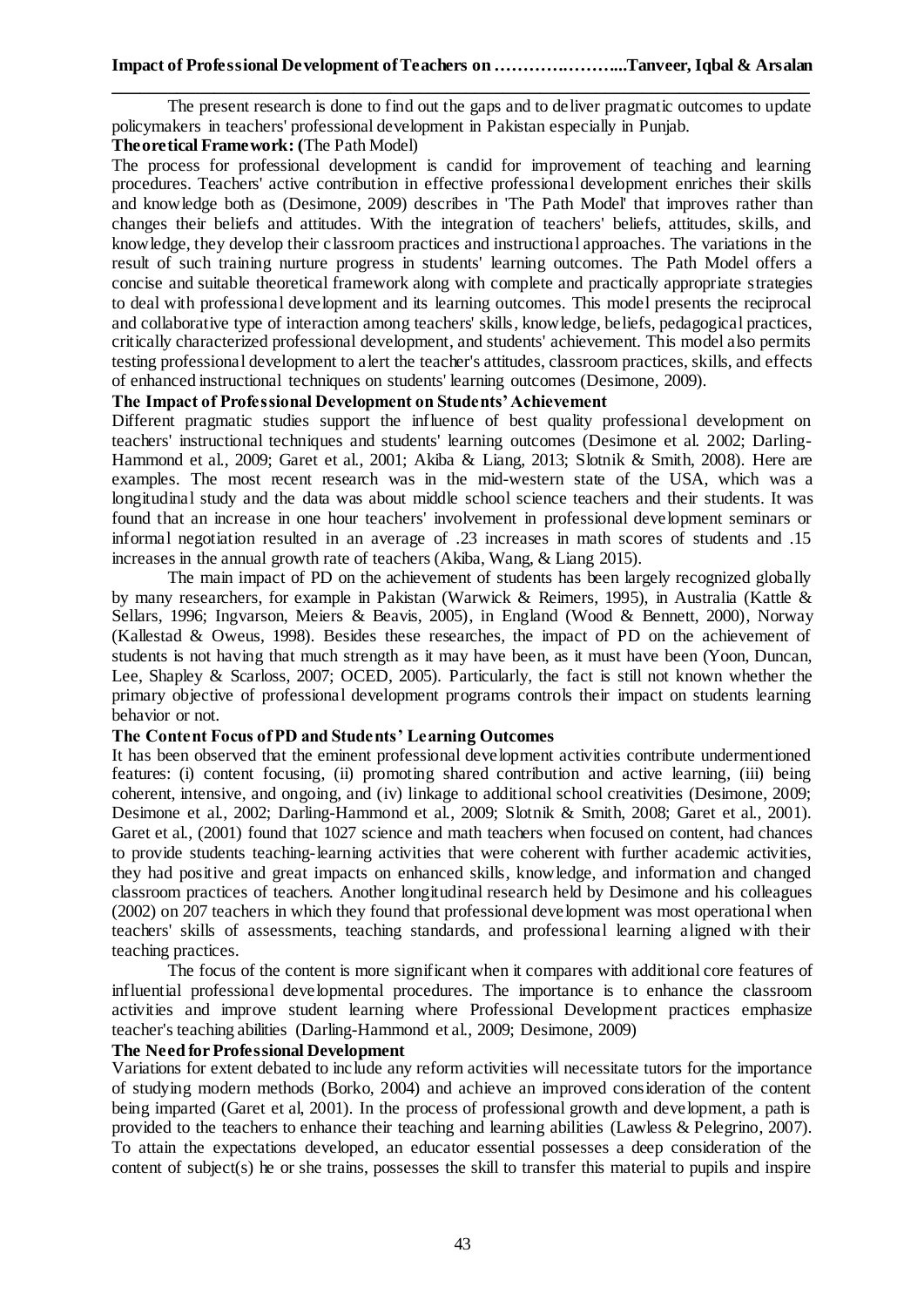advanced level intellectual in the pupils (Garet et al., 2001). Teachers are normally considered as supportive of creating advanced prospects in respect to learning and teaching (Guskey, 2002). Consequently, teachers are frequently improvised to apply the teaching reforms necessary to attain the developed anticipations (Guskey, 2002). An alteration needs to be happened to attain encouraging learning improvements in which the demands of the adults may be considered instead of concentrating on their shortfalls (Templeton & Tremont, 20140. Similarly, the procedures permit teachers to improve approaches for applying new methodologies of teaching practices in the schoolroom. (Blazar, 2015)

# **How professional development works in student achievement:**

Professional development works in student attainment in 3 steps. Firstly, professional development improves teachers' skills and knowledge. Secondly, improved learning and knowledge enhance classroom instruction. Thirdly, enhanced teaching increases student attainment. In case one connection is missing or fragile, enhanced pupil's learning was not predictable. When a teacher flops to spread over novel thoughts starting from professional development and goes to classroom practices, then students would not get an advantage by that teacher's professional training.

The primary portion of professional development ought to be the best quality in its design, execution, philosophy of transition, and formation. The professional development should be concentrated, coherent, constant, intensive, content bases, well-described, and greatly performed (Guskey, 2003; Loucks-Horsley, Hewson, Love, & Stiles, 1998).

In the secondary step, teachers essentially carry the belief, stimulus, and services for the presentation of professional improvisation to students' learning (Borko, 2004), maintained by continuing school relationships and complementing viewpoints with specialists. Doing so might need reducing such hurdles in novelty instructions for example lack of ample time to spend on coaching and training, shortage of material and human resources, and shortage of feedback sustenance expected from the participants of professional development.

In the tertiary step, the teaching-learning process advanced by the skilled learning improvement improves student achievement. Getting the second idea, that the factual indication of extraordinary eminence is the main emphasis of the article, that inspects the consistency of empirical researches directed to check the effects of PD and improvement (National Research Council, 2004). Even though PD improves teachers' learning abilities results in the improvement of students learning, an unwell structured appraisal or insufficient application will become difficult to identify any result after the professional development.

### **Methodology:**

In the present study, both primary and secondary data were used. The information was gathered by two survey questionnaires. The target population was the elementary colleges of the Punjab province. A random sampling technique was applied for the collection of data. Two questionnaires were developed one for the teachers and the other for students except for the demographic items. The teachers' questionnaire was comprised of 18 items relating to the professional development training of the teachers. The students' questionnaire consisted of 16 items. All items of both tools were measured at 5 points Likert Scale from 1 to 5 ratings. 1 being the 'Strongly Disagree', 5 being 'Strongly Agree' and 3 being 'Neutral'. Scores were computed using the Statistical Package for Social Sciences (SPSS). The professional development was the independent variable while the dependent variable was the achievement score of the students of  $1<sup>st</sup>$  and  $3<sup>rd</sup>$ -semester results. In our study, the data was collected from 70 teachers and 100 students. Research ethics were followed during the study where needed. The achievement score was the secondary data collected from examination results.

To analyze, the data the deceptive measures were used to draw general conclusions. To test the impact of professional development on students' achievements the correlation and regression were the statistical tests. The significance of both regression and correlation has been checked based on the p-value. The goodness of the regression model has been checked by the regression ANOVA and coefficient of determination. To draw the results of the above analysis SPSS software was used.

### **Data Analysis:**

The descriptive statistics for both the student and teachers scores are presented in table 1 and table 2 respectively as given below: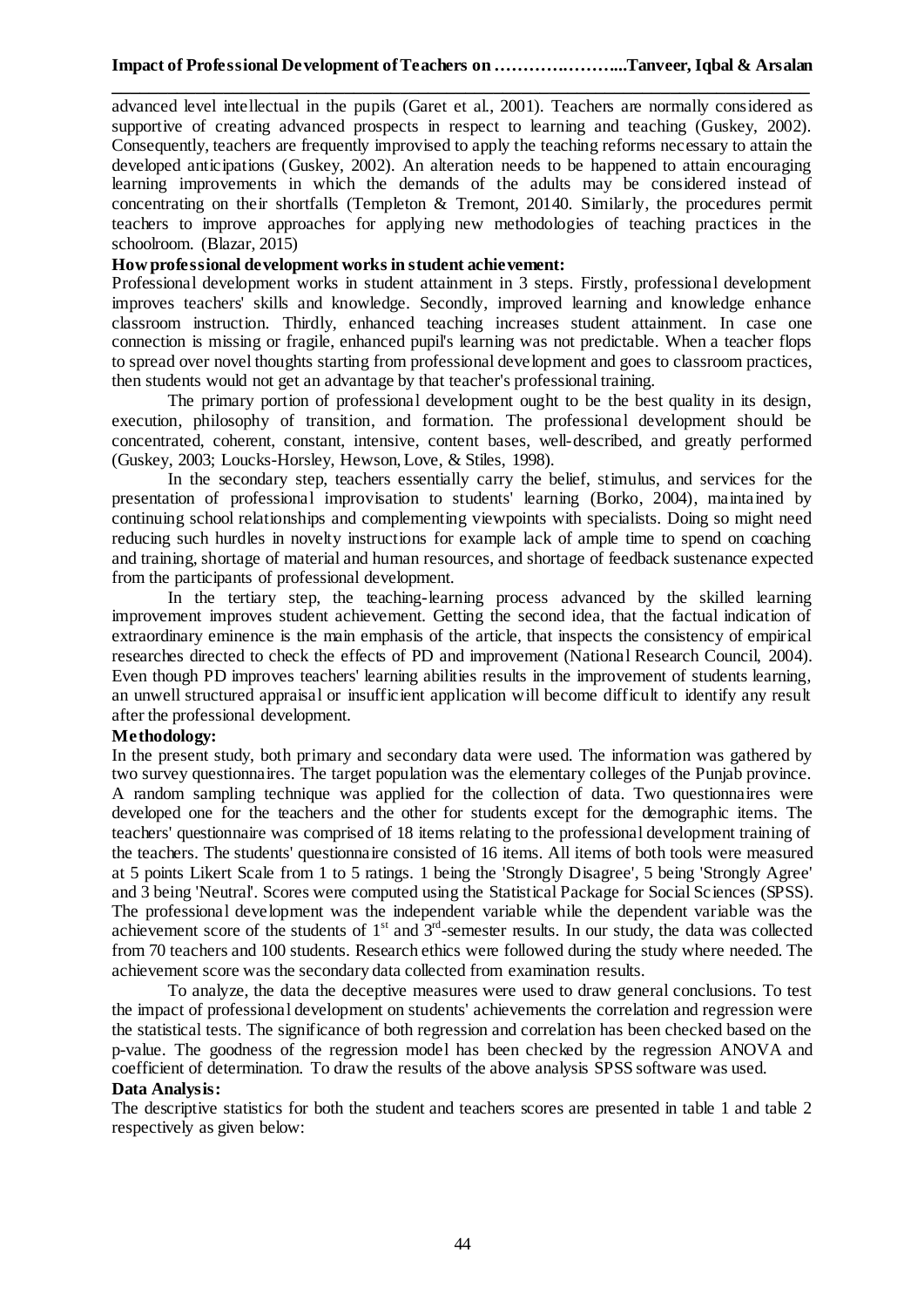| <b>Table 1: Descriptive Statistics of Students' Feedback and Achievement</b>     |     |         |         |       |                |  |  |
|----------------------------------------------------------------------------------|-----|---------|---------|-------|----------------|--|--|
|                                                                                  | N   | Minimum | Maximum | Mean  | Std. Deviation |  |  |
| <b>Student Feed Back</b>                                                         | 100 | 40      | 66      | 52.23 | 4.214          |  |  |
| Student Achievement                                                              | 100 | 16      | 88      | 62.50 | 20.397         |  |  |
| Valid N (listwise)                                                               | 100 |         |         |       |                |  |  |
| <b>Table 2: Descriptive Statistics of Teachers' PD and Students' Achievement</b> |     |         |         |       |                |  |  |
|                                                                                  | N   | Minimum | Maximum | Mean  | Std. Deviation |  |  |
| <b>Teacher Feed Back</b>                                                         | 70  | 45      | 65      | 57.04 | 3.998          |  |  |
| Student Achievement                                                              | 70  | 16      | 88      | 62.29 | 20.872         |  |  |
| Valid N (listwise)                                                               | 70  |         |         |       |                |  |  |

Tables 1 and 2 show the score range of students between 40 to 66 (16 - 88) while the score range of teachers is 45 to 65 (16 – 88) respectively. This shows a smaller variation in the scores. Similarly, the descriptive statistics i.e. mean and standard deviation was 52.23 and 4.214 for students and 57.04 and 3.998 respectively for teachers. The two situations also show less relative variation patterns in this score. For the application of Ordinary Least Square (OLS) regression the assumption of normality of dependent variable was checked i.e. the achievement score. To test the normality, the Histogram was used and showed the score was approximately normal. The histograms are given below

Figure 1: Histogram of students' achievement score



Figure 2: Histogram of teachers' professional development

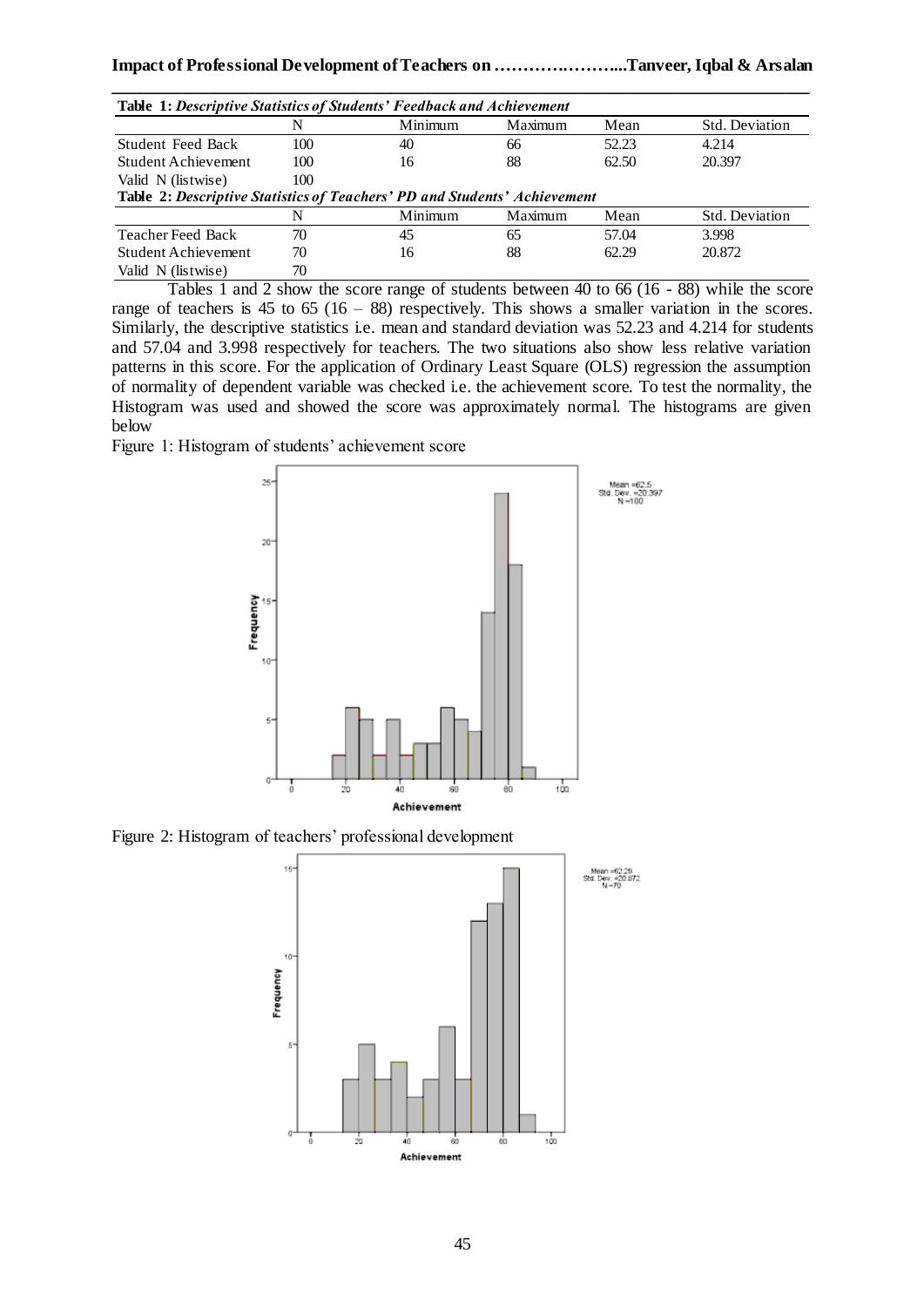Similarly, for justification of the regression, the correlation between professional development score and achievement score was calculated. The correlation for the student was 0.314 having a p-value of 0.001 and for teachers was 0.343 having a p-value of 0.004. The results are given below in table 3 and table 4.

**Table 3:** *Correlations between Scores of students* 

|             |                                                              | Score     | Achievement          |
|-------------|--------------------------------------------------------------|-----------|----------------------|
| Score       | Pearson Correlation                                          |           | $.314$ <sup>**</sup> |
|             | $Sig. (2-tailed)$                                            |           | .001                 |
|             | N                                                            | 100       | 100                  |
| Achievement | <b>Pearson Correlation</b>                                   | $.314$ ** |                      |
|             | $Sig. (2-tailed)$                                            | .001      |                      |
|             | N                                                            | 100       | 100                  |
|             | **. Correlation is significant at the 0.01 level (2-tailed). |           |                      |

|  |  |  | <b>Table 4: Correlations between Scores of Teachers</b> |
|--|--|--|---------------------------------------------------------|
|  |  |  |                                                         |

|                                                                                                                 |                            | Score     | Achievement |  |
|-----------------------------------------------------------------------------------------------------------------|----------------------------|-----------|-------------|--|
| Score                                                                                                           | Pearson Correlation        |           | $.343***$   |  |
|                                                                                                                 | $Sig. (2-tailed)$          |           | .004        |  |
|                                                                                                                 | N                          | 70        | 70          |  |
| Achievement                                                                                                     | <b>Pearson Correlation</b> | $.343$ ** |             |  |
|                                                                                                                 | Sig. (2-tailed)            | .004      |             |  |
|                                                                                                                 | N                          | 70        | 70          |  |
| $\mathcal{L}$ . The contract of the contract of $\mathcal{L}$ and $\mathcal{L}$ . The contract of $\mathcal{L}$ |                            |           |             |  |

\*\*. Correlation is significant at the 0.01 level (2-tailed).

Both correlations are significant and positive. The correlation results suggested the use of regression analysis. The linear regression was used to check the impact of professional development on student achievement. The regression results are shown in Table 5 and Table 6. Table 5: *Regression Coefficients of Students Achievement Scores*

|       |                                          |                             | Tavic 9. Regression Coefficients of Buddents Achievement Scores |                              |         |      |
|-------|------------------------------------------|-----------------------------|-----------------------------------------------------------------|------------------------------|---------|------|
| Model |                                          | Unstandardized Coefficients |                                                                 | Standardized<br>Coefficients |         | Sig. |
|       |                                          |                             | Std. Error                                                      | Beta                         |         |      |
|       | (Constant)                               | -16.824                     | 24.329                                                          |                              | $-.692$ | .491 |
|       | Student Feedback 1.519                   |                             | .464                                                            | .314                         | 3.271   | .001 |
|       | a. Dependent Variable: Achievement Score |                             |                                                                 |                              |         |      |

Table 5 shows the beta weights of student achievement scores  $(B = .314, sig = .001)$  which were shown to significantly impact the outcome variable student achievement. This showed the positive relationship of the student feedback to the outcome variable student achievement.

Examination of the regression coefficient reveals that professional development has a statistically significant impact on student achievement (B = .314,  $t = 3.271$ , sig = .001). This result supports the view that the professional development of teachers leads to effective teaching which results in increased student achievement (Darling-Hammond & McLaughlin, 2011; Supovitz & Turner, 2000; Sparks & Hirsh, 2000).

Table 6: *Regression Coefficients of Teachers' PD Scores*

| Model |                       |           | Unstandardized Coefficients | Standardized<br>Coefficients |          | Sig. |  |
|-------|-----------------------|-----------|-----------------------------|------------------------------|----------|------|--|
|       |                       |           | Std. Error                  | Beta                         |          |      |  |
|       | (Constant)            | $-39.873$ | 34,004                      |                              | $-1.173$ | .245 |  |
|       | Teachers'<br>Feedback | 1.791     | .595                        | .343                         | 3.012    | .004 |  |

a. Dependent Variable: Achievement Score

Table 6 shows the beta weights of student achievement scores  $(B = .343, sig = .004)$  which was shown to significantly impact the outcome variable student achievement. This showed the positive relationship of the student feedback to the outcome variable student achievement.

Examination of the regression coefficient reveals that professional development has a statistically significant impact on student achievement  $(B = .343, t = 3.012, sig = .004)$ .

Table 7 *ANOVA of Regression Analysis of Inputs and Outputs*

| Model |            | Sum of Squares | Df | Mean Square |        | Sig.              |  |
|-------|------------|----------------|----|-------------|--------|-------------------|--|
|       | Regression | 4054.270       |    | 4054.270    | 10.699 | $.001^\mathrm{a}$ |  |
|       | Residual   | 37134.730      | 98 | 378.926     |        |                   |  |
|       | Total      | 41189.000      | 99 |             |        |                   |  |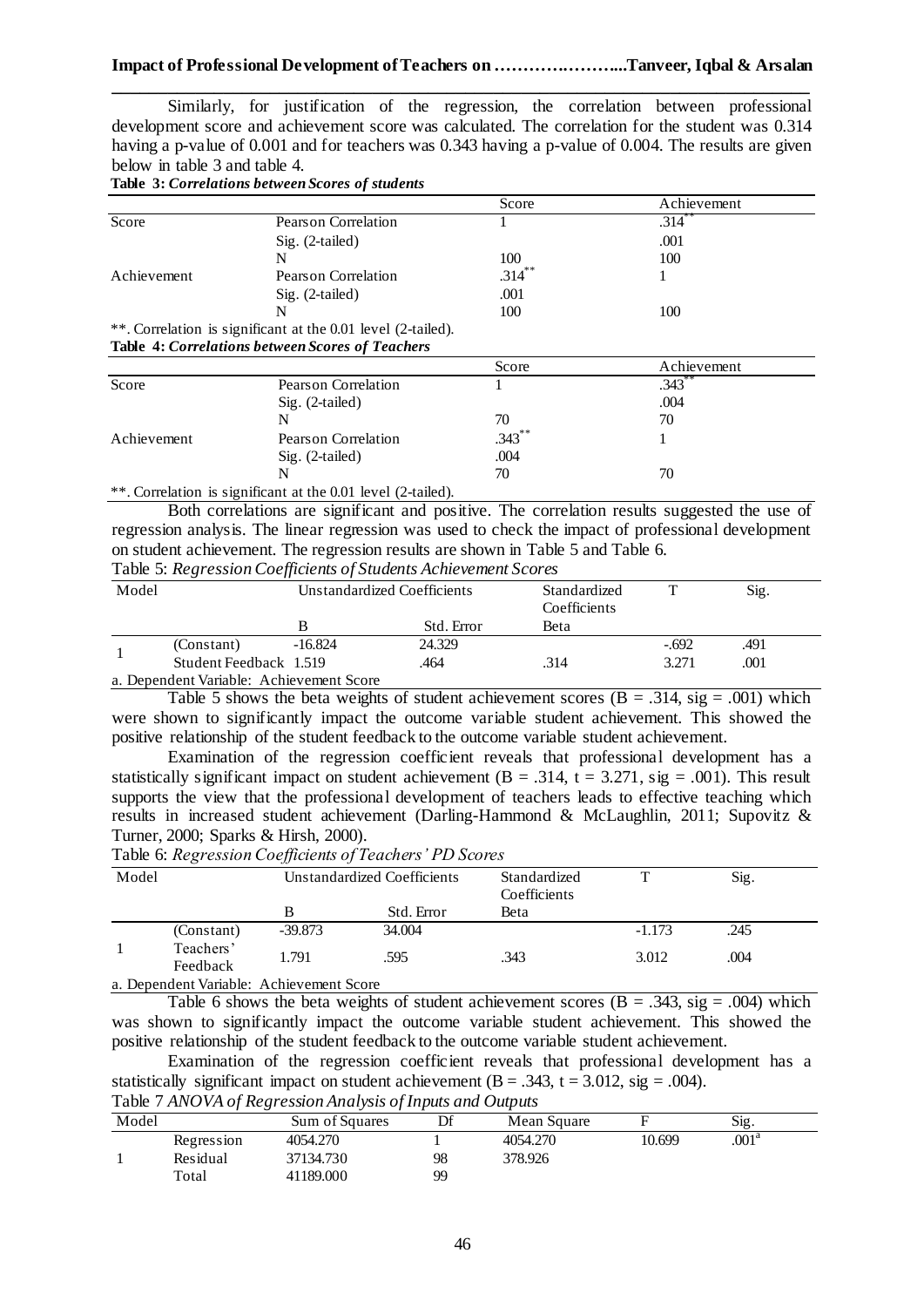b. Predictors: (Constant), Student Feedback Score

The F-statistics for the regression ANOVA for the student is 10.699 and significant at 0.01 as the P-value is 0.001.

Table 8 *ANOVA of Regression Analysis of Inputs and Outputs*

|       |            | . .                                       |    |             |       |                     |
|-------|------------|-------------------------------------------|----|-------------|-------|---------------------|
| Model |            | Sum of Squares                            |    | Mean Square |       | $S_1g$ .            |
|       | Regression | 3537.302                                  |    | 3537.302    | 9.070 | $.004^{\mathrm{a}}$ |
|       | Residual   | 26520.984                                 | 68 | 390.014     |       |                     |
|       | Total      | 30058.286                                 | 69 |             |       |                     |
|       |            | a Danandant Variable: Student Aghiayamant |    |             |       |                     |

a. Dependent Variable: Student Achievement

b. Predictors: (Constant), Student Feedback Score

Similarly, the F-statistics for the regression ANOVA of the teachers is 9.070 and also significant at 0.01 as the P-value is 0.004.

### **Recommendations and Conclusion**:

Education is the driving force of individual and national growth. Teachers are considered to be the key participants in regulating or shaping the quality of education; only critical improvements around the country can be facilitated through improved education standards. Pakistan is a country which trying to improve its nation through reforms in the education system. Teachers are the drivers of developmental wisdom that can be used to achieve complete growth. Professional development should also be better planned to engage teachers in innovative ideas, novel curricula, and alternative teaching strategies. Professional development may also be properly constructed to introduce teachers to new ideas, a new curriculum, and various instructional techniques. To ensure the efficacy of teacher in-service professional development activities, planners need to create the various contents of teacher professional development activities relating to their subject areas for teachers involved in PD programs. It is important to seek daily input from teachers to recognize their specific areas of need that can be addressed to encourage better teaching skills in schools. Teacher evaluation should be performed based on subjects, grades of learners, school places, expectations of teachers, and preparation for new information. Full outcomes and debate indicate that the teachers' professional development has a positive effect on the students' achievement.

This investigation suggests that every teacher ought to be allowed to participate in various professional development courses consistently in a year to redesign their abilities. Although the present study focuses only on students' academic achievements, further researches should be done to report effect approximations of results such as teachers' retention, teachers' attitudes, and students' satisfaction.

### **References**

- Akiba, M., Chiu, Y.-L., Shimizu, K., & Liang, G. (2012). Teacher salary and national achievement: A cross-national analysis of 30 countries. International Journal of Educational Research, 53, 171-181.<http://dx.doi.org/10.1016/j.ijer.2012.03.007>
- Akiba, M., LeTendre, G. K., & Scribner, J. P. (2007). Teacher quality, opportunity gap, and national achievement in 46 countries. Educational Researcher, 36(7), 369-387. [http://dx.doi.org/](http://dx.doi.org/10.3102/0013189X07308739) [10.3102/0013189X07308739](http://dx.doi.org/10.3102/0013189X07308739)
- Akiba, M., & Liang, G. (2014). Teacher qualification and the achievement gap: A cross-national analysis of 50 countries. In J. V. Clark (Ed.), closing the achievement gap from an international perspective: Transforming STEM for effective education. New York, NY: Springer. [http://dx.doi.org/10.1007/978-94-007-43571\\_3](http://dx.doi.org/10.1007/978-94-007-43571_3)
- Akiba, M., & Liang, G. (2013). Effects of teacher professional learning activities on student achievement growth. Paper presented at the Association for Education Finance and Policy Annual Conference.
- Akiba, M., & LeTendre, G. K. (2009). Improving teacher quality: The U.S. teaching force in a global context. New York: Teachers College Press.
- Akiba, M., Wang, Z., & Liang, G. (2015). Organizational resources for professional development: A statewide longitudinal survey of middle school mathematics teachers. Journal of School Leadership, 25(2), 252-285.
- Aly, J.H. **(**2007**)** Education in Pakistan: A White Paper **(**revised**)**. Available at [http://planipolis.iiep.](http://planipolis.iiep.unesco.org/upload/Pakistan/Pakistan%20National%20Education%25) [unesco. org/upload/Pakistan/Pakistan%20National%20Education%](http://planipolis.iiep.unesco.org/upload/Pakistan/Pakistan%20National%20Education%25) 20Policy%20Review%20 WhitePaper.pdf, accessed August 13, 2018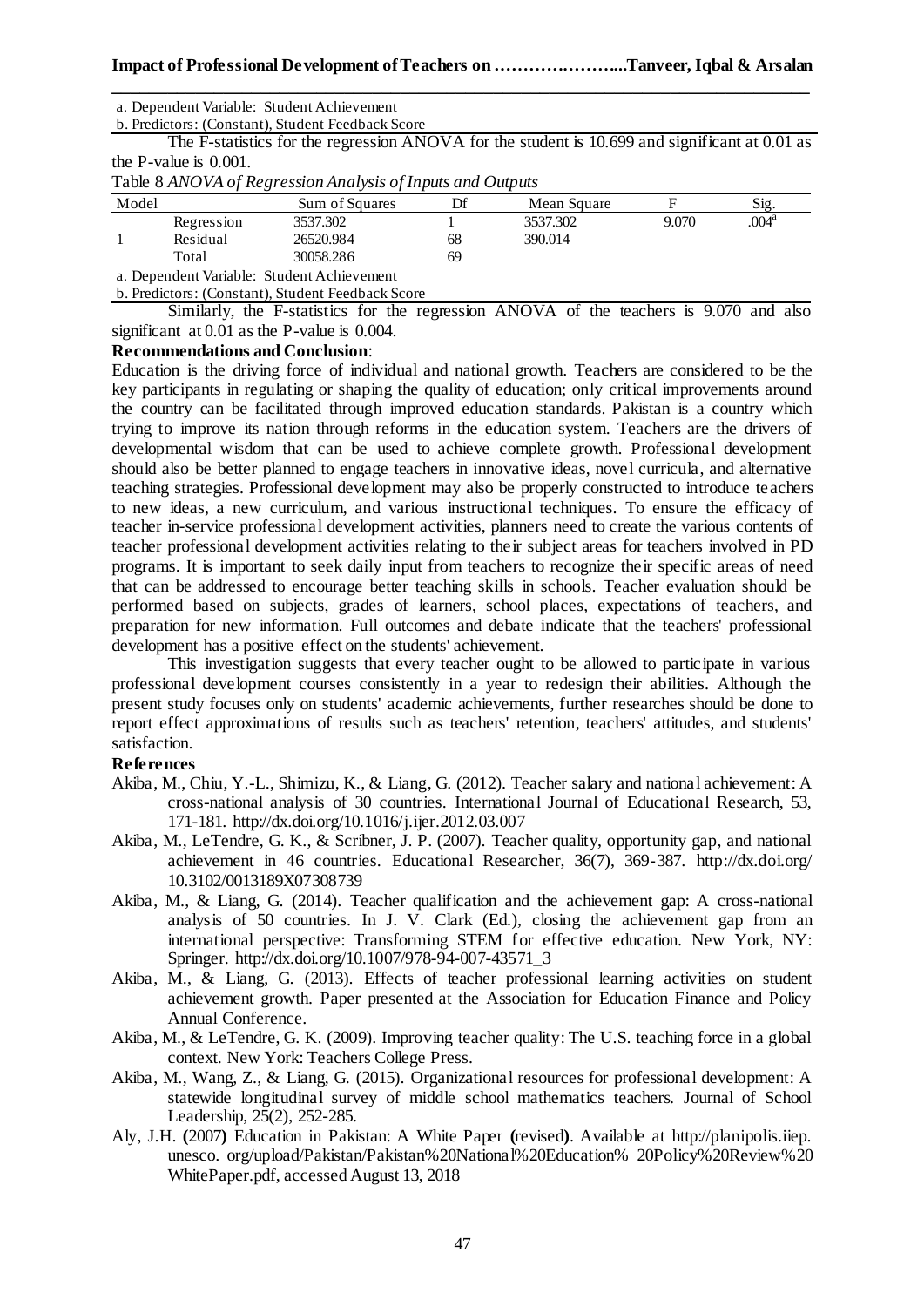- Ahmad, A. (2017). Role of teacher in student's personality development. *Psychology and Behavioral Science International Journal*, *2*(2), 1-2.
- Birman, B. F., Floch, K. C. L., Klekotka, A., Ludwig, M., Taylor, J., & Walters, K., et al. (2007). State and local implementation of the No Child Left behind Act volume II—Teacher quality under NCLB: Interim report. Washington, DC: U.S. Department of Education.
- Blazar, D. (2015). Effective teaching in elementary mathematics: Identifying classroom practices that support student achievement. *Economics of Education Review, 48*, 16-29.
- Borko, H. (2004). Professional development and teacher learning: Mapping the terrain.
- *Educational Researcher*, *33*(8), 3-15. Doi: 10.3102/0013189X033008003
- Carpenter, T. P., Fennema, E., Peterson, P. L., Chiang, C.-P., & Loef, M. (1989). Using knowledge of children's mathematics thinking in classroom teaching: An experimental study. American Educational Research Journal, 26(4), 499-531.
- Cohen, D. K., & Hill, H. C. (2001). Learning policy: When state education reform works. New Haven, CT: Yale University Press.
- Darling-Hammond, L., 2000. Teacher Quality and Student Achievement: A review of State Policy 2000. Education Policy Analysis, 8, 1.
- Darling-Hammond, L., Wei, R. C., Andree, A., Richardson, N., & Orphanos, S. (2009). Professional Learning in the Learning Profession: A Status Report on Teacher Development in the United States and Abroad. Dallas, TX: National Staff Development Council.
- Darling-Hammond, L., & McLaughlin, M. W. (2011). Kappan Classic: Policies that support professional development in an era of reform. Phi Delta Kappan, 92(6), 81-92.
- Desimone, L. M. (2009). Improving impact studies of teachers' professional development: Toward better conceptualizations and measures. *Education Researcher*, *38*(3), 181-199. Doi: 10.3102/0013189X08331140.
- Desimone, L. M., Porter, A. C., Garet, M. S., Yoon, K. S., & Birman, B. F. (2002). Effects of professional development on teachers' instruction: Results from a three-year longitudinal study. Educational Evaluation and Policy Analysis, 24(2), 81-112. [http://dx.doi.org/](http://dx.doi.org/10.3102/0162373702400208) [10.3102/0162373702400208](http://dx.doi.org/10.3102/0162373702400208) 1
- Desimone, L. M., Smith, T., Baker, D., & Ueno, K. (2005). Assessing barriers to the reform of U.S. mathematics instruction from an international perspective. American Educational Research Journal, 42(3), 501-535.<http://dx.doi.org/10.3102/0002831204200350> 1
- Education Week. (2013). Quality Counts 2013. Bethesda, MD: Editorial Projects in Education.
- Guskey, T. (2002). Professional development and teacher change. *Teachers and Teaching: Theory and Practice, 8*(3/4), 381-391. Doi: 10.1080/13540600210000051 2
- Hirsh, S., & Killion, J. (2009). When educators learn, students learn Eight principles of professional learning. *Phi Delta Kappan*, *90*(7), 464-469.
- Ingvarson, L., Meiers, M., & Beavis, A. (2005). Factors affecting the impact of professional development programs on teachers' knowledge, practice, student outcomes & efficacy. Education Policy Analysis Archives, 13(10). Retrieved May 24, 2012, from <http://epaa.asu.edu/epaa/v13n10/>
- Kallestad, J. H., & Olweus, D. (1998). Teachers' emphases on general educational goals: A study of Norwegian teachers. Scandinavian Journal of Educational Research, 42(3), 257279. <http://dx.doi.org/10.1080/0031383980420302>
- Kettle, B., & Sellars, N. (1996). The development of student teachers' practical theory of teaching. Teaching and Teacher Education, 12(1), 1-24. [http://dx.doi.org/10.1016/0742051X\(95\)00016-](http://dx.doi.org/10.1016/0742051X(95)00016-D) [D](http://dx.doi.org/10.1016/0742051X(95)00016-D)
- Lawless, K. & Pellegrino, J. (2007). Professional development in integrating technology into teaching and learning: Knowns, unknowns, and ways to pursue better questions and answers. *Review of Educational Research, 77*(4), 575-614.
- Loucks-Horsley, S., Hewson, P.W, Love, N. & Stiles, K. (1998). Designing professional development for teachers of science and mathematics. Thousand Oaks, CA: Corwin.
- National Research Council. 2004. Fairness and Effectiveness in Policing: The Evidence. Washington, DC: The National Academies Press.
- OECD. (2005). Attracting, developing, and retaining effective teachers. Paris: Author. <http://dx.doi.org/10.1787/9789264018044-en>